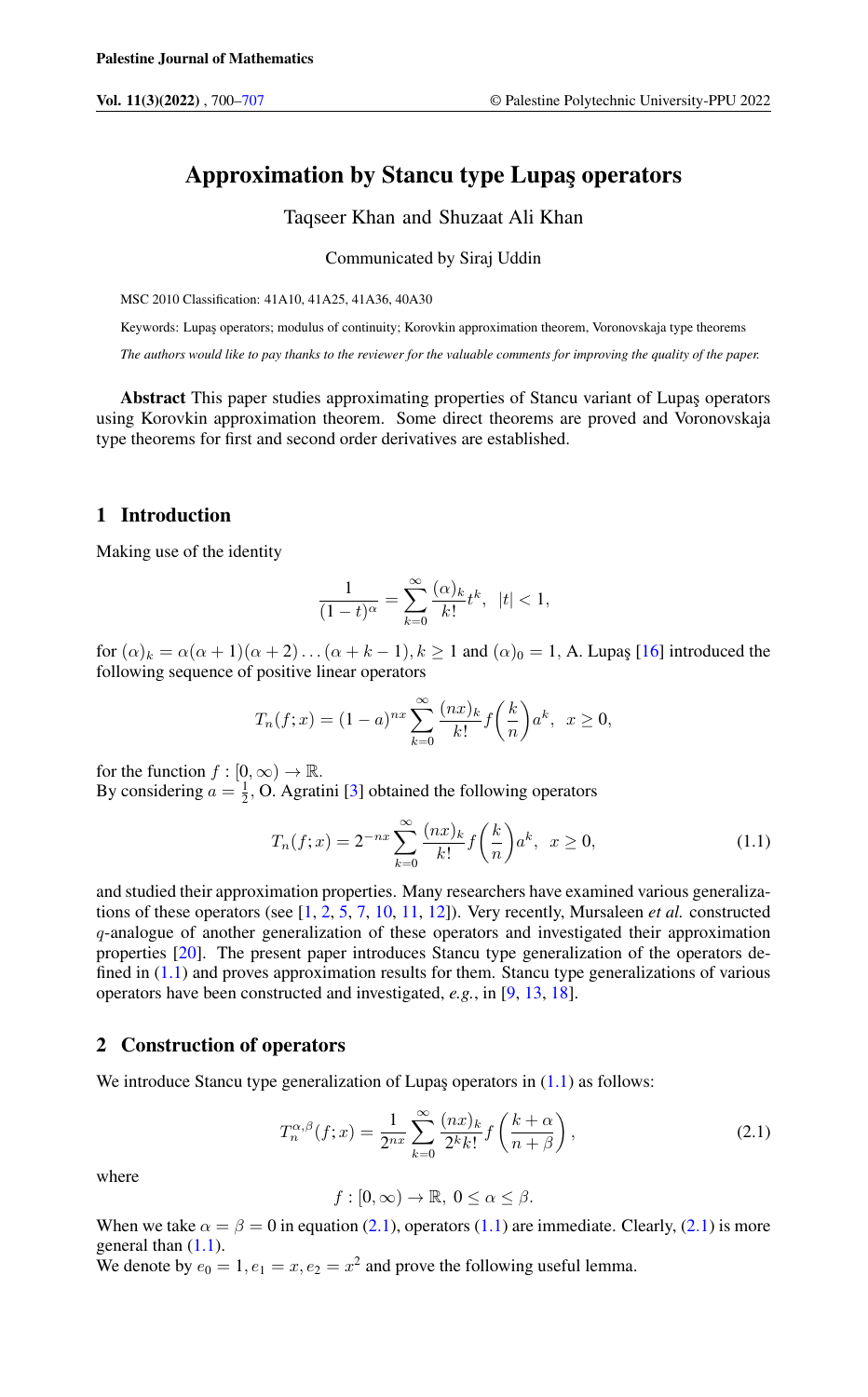Lemma 2.1. *For the operators in (*[2](#page-0-1).1*), the followings are obtained*

(*i*)  $T_n^{\alpha,\beta}(e_0; x) = 1;$ (*ii*)  $T_n^{\alpha,\beta}(e_1; x) = x;$ *(iii)*  $T_n^{\alpha,\beta}(e_2; x) = \frac{n^2}{(n+\beta)^2}$  $\frac{n^2}{(n+\beta)^2}x^2 + \frac{2n(1+\alpha)}{(n+\beta)^2}$  $\frac{2n(1+\alpha)}{(n+\beta)^2}x + \frac{\alpha}{(n+\beta)^2}.$ 

**Proof.** With easy calculations,  $(i)$  and  $(ii)$  are obtained.

(iii)

$$
T_n^{\alpha,\beta}(e_2;x) = \frac{1}{2^{nx}} \sum_{k=0}^{\infty} \frac{(nx)_k}{2^k k!} \left(\frac{k+\alpha}{n+\beta}\right)^2
$$
  
\n
$$
= \frac{1}{2^{nx}(n+\beta)^2} \sum_{k=0}^{\infty} \frac{(nx)_k}{2^k k!} (k^2 + 2k\alpha + \alpha^2)
$$
  
\n
$$
= \frac{1}{2^{nx}(n+\beta)^2} \sum_{k=0}^{\infty} \frac{(nx)_k}{2^k k!} k^2 + \frac{2\alpha}{2^{nx}(n+\beta)^2} \sum_{k=0}^{\infty} \frac{(nx)_k}{2^k k!} k + \frac{\alpha^2}{(n+\beta)^2}
$$
  
\n
$$
= \frac{nx}{2^{nx+1}(n+\beta)^2} \sum_{k=1}^{\infty} \frac{(nx+1)_{k-1}}{2^{k-1}(k-1)!} k + \frac{\alpha nx}{2^{nx}(n+\beta)^2} \sum_{k=1}^{\infty} \frac{(nx+1)_{k-1}}{2^{k-1}(k-1)!}
$$
  
\n+  $\frac{\alpha^2}{(n+\beta)^2}$   
\n
$$
= \frac{nx}{2^{nx+1}(n+\beta)^2} \sum_{k=1}^{\infty} \frac{(nx+1)_{k-1}}{2^{k-1}(k-1)!} ((k-1) + 1) + \frac{2\alpha nx}{2^{nx}(n+\beta)^2} 2^{nx}
$$
  
\n+  $\frac{\alpha^2}{(n+\beta)^2}$ 

$$
= \frac{nx}{2^{nx+1}(n+\beta)^2} \left[ \sum_{k=1}^{\infty} \frac{(nx+1)_{k-1}}{2^{k-1}(k-1)!} (k-1) + \sum_{k=1}^{\infty} \frac{(nx+1)_{k-1}}{2^{k-1}(k-1)!} \right] + \frac{2\alpha nx}{(n+\beta)^2}
$$
  
+ 
$$
\frac{\alpha^2}{(n+\beta)^2}
$$
  
= 
$$
\frac{nx}{2^{nx+2}(n+\beta)^2} \left[ \sum_{k=2}^{\infty} \frac{(nx+1)(nx+2)_{k-2}}{2^{k-2}(k-2)!} + 2^{nx+1} \right] + \frac{2\alpha nx}{(n+\beta)^2} + \frac{\alpha^2}{(n+\beta)^2}
$$
  
= 
$$
\frac{nx(nx+1)}{2^{nx+2}(n+\beta)^2} \left[ \sum_{k=2}^{\infty} \frac{(nx+2)_{k-2}}{2^{k-2}(k-2)!} + 2^{nx+1} \right] + \frac{2\alpha nx}{(n+\beta)^2} + \frac{\alpha^2}{(n+\beta)^2}
$$
  
= 
$$
\frac{nx(nx+1)}{(n+\beta)^2} + \frac{nx}{(n+\beta)^2} + \frac{2\alpha nx}{(n+\beta)^2} + \frac{\alpha^2}{(n+\beta)^2}
$$
  
= 
$$
\frac{n^2}{(n+\beta)^2} x^2 + \frac{2n(1+\alpha)}{(n+\beta)^2} x + \frac{\alpha^2}{(n+\beta)^2} \square
$$

We compute moments in the following.

Lemma 2.2. *The first and the second moments for the operators (*[2](#page-0-1).1*) are given by*

(*i*) 
$$
T_n^{\alpha,\beta}((t-x);x) = 0;
$$
  
\n(*ii*)  $T_n^{\alpha,\beta}((t-x)^2;x) = \left(\frac{n^2}{(n+\beta)^2} - 1\right)x^2 + \frac{2n(1+\alpha)}{(n+\beta)^2}x + \frac{\alpha^2}{(n+\beta)^2}.$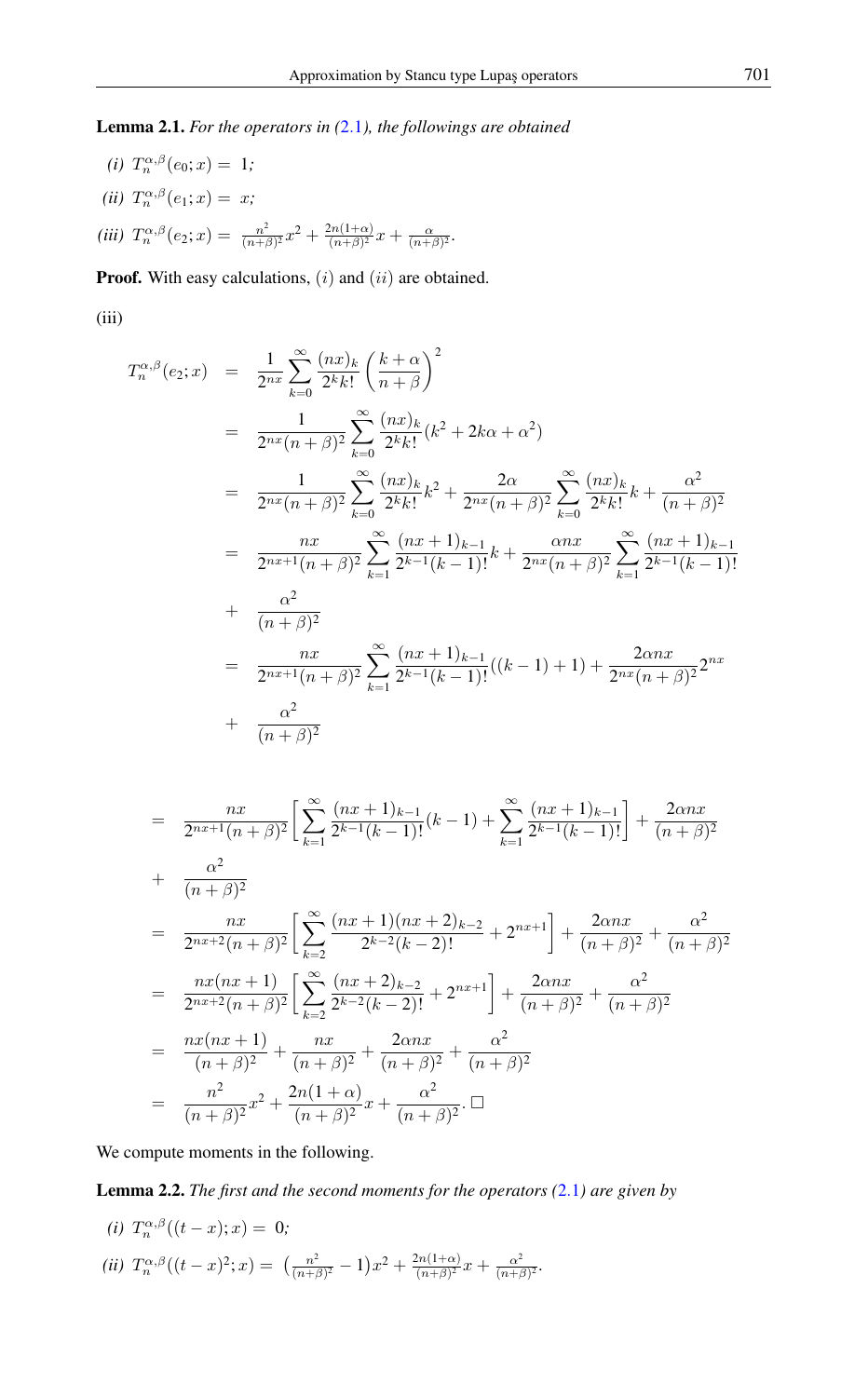**Proof.** By linearity of operators,  $(i)$  is obvious.

(ii) Making use of Lemma 2.1 and linearity, we have

$$
T_n^{\alpha,\beta}((t-x)^2;x) = T_n^{\alpha,\beta}(t^2;x) - 2xT_n^{\alpha,\beta}(t;x) + x^2T_n^{\alpha,\beta}(1;x)
$$
  

$$
= \left(\frac{n^2}{(n+\beta)^2}\right)x^2 + \frac{2n(1+\alpha)}{(n+\beta)^2}x + \frac{\alpha^2}{(n+\beta)^2} - 2x^2 + x^2
$$
  

$$
= \left(\frac{n^2}{(n+\beta)^2} - 1\right)x^2 + \frac{2n(1+\alpha)}{(n+\beta)^2}x + \frac{\alpha^2}{(n+\beta)^2}.\square
$$

#### 3 Korovkin approximation theorem

In this section, we prove the classical Korovkin theorem given in [\[14,](#page-7-14) [15,](#page-7-15) [17\]](#page-7-16) for the operators defined in  $(2.1)$ . Korovkin theorem is a succinct result which guarantees the uniform convergence of a sequence of linear positive operators on a certain function space provided that the sequence converges uniformly for some functions  $e_r(x) = x^r$   $(x \ge 0)$ ,  $r = 0, 1, 2$ .

We denote by  $C[0,\infty)$  the set of all real valued continuous functions defined on  $[0,\infty)$ which is a Banach space under the norm

$$
\|f\|=\sup_{x\in[0,\infty)}|f(x)|.
$$

**Theorem 3.1.** For each  $f \in C[0,\infty)$ , the operators  $T_n^{\alpha,\beta}(.;x)$  converge uniformly to f on the *compact domain* [0, a]  $(a > 0)$  *as*  $n \to \infty$ .

Proof. We have by Lemma 2.1,

$$
\lim_{n \to \infty} T_n^{\alpha, \beta}(e_0; x) = 1,
$$
  

$$
\lim_{n \to \infty} T_n^{\alpha, \beta}(e_1; x) = x,
$$
  

$$
\lim_{n \to \infty} T_n^{\alpha, \beta}(e_2; x) = x^2.
$$

Thus, the sequence of positive linear operators  $T_n^{\alpha,\beta}(.;x)$  converges uniformly to f, where f is one of the functions 1, t,  $t^2$  on the compact interval [0, a],  $a > 0$ . Therefore, by the Korovkin approximation theorem the result holds for every continuous function  $f$  on the compact interval [0, a]. This proves the theorem.  $\Box$ 

# 4 Convergence in weighted space

In this section, we investigate convergence of our operators in weighted space of functions. Let  $\phi(x) = e_0 + e_2$  be a weight function. Let  $B_{x^2} [0, \infty)$  be the linear space of all functions h satisfying the condition  $|h(x)| \le K_h(1+x^2)$ , where  $K_h$  is a constant associated with the function h. We denote the subspace of all continuous functions of  $B_{x^2}[0,\infty)$  by  $C_{x^2}[0,\infty)$ . Also, we denote by  $C_{x^2}^*[0, \infty)$ , the subclass of  $C_{x^2}[0, \infty)$  of those functions h for which  $\lim_{x\to\infty} \frac{h(x)}{1+x^2}$  $\frac{n(x)}{1+x^2}$  is finite. The norm on the space  $C_{x^2}^*[0, \infty)$  is defined by

$$
||h||_{x^2} = \sup_{x \in [0,\infty)} \frac{|h(x)|}{1+x^2}.
$$

We shall denote this space by  $Q_{\phi}(\mathbb{R}^+)$ .

**Lemma 4.1.** Let  $T_n^{\alpha,\beta}(.;x)$  be operators defined by (2.1). Then for the weight function  $\phi(x)$ *above, we obtain*

$$
||T_n^{\alpha,\beta}(\phi;x)||_{x^2} \le M,
$$

*where* M *is a positive constant greater than* 1.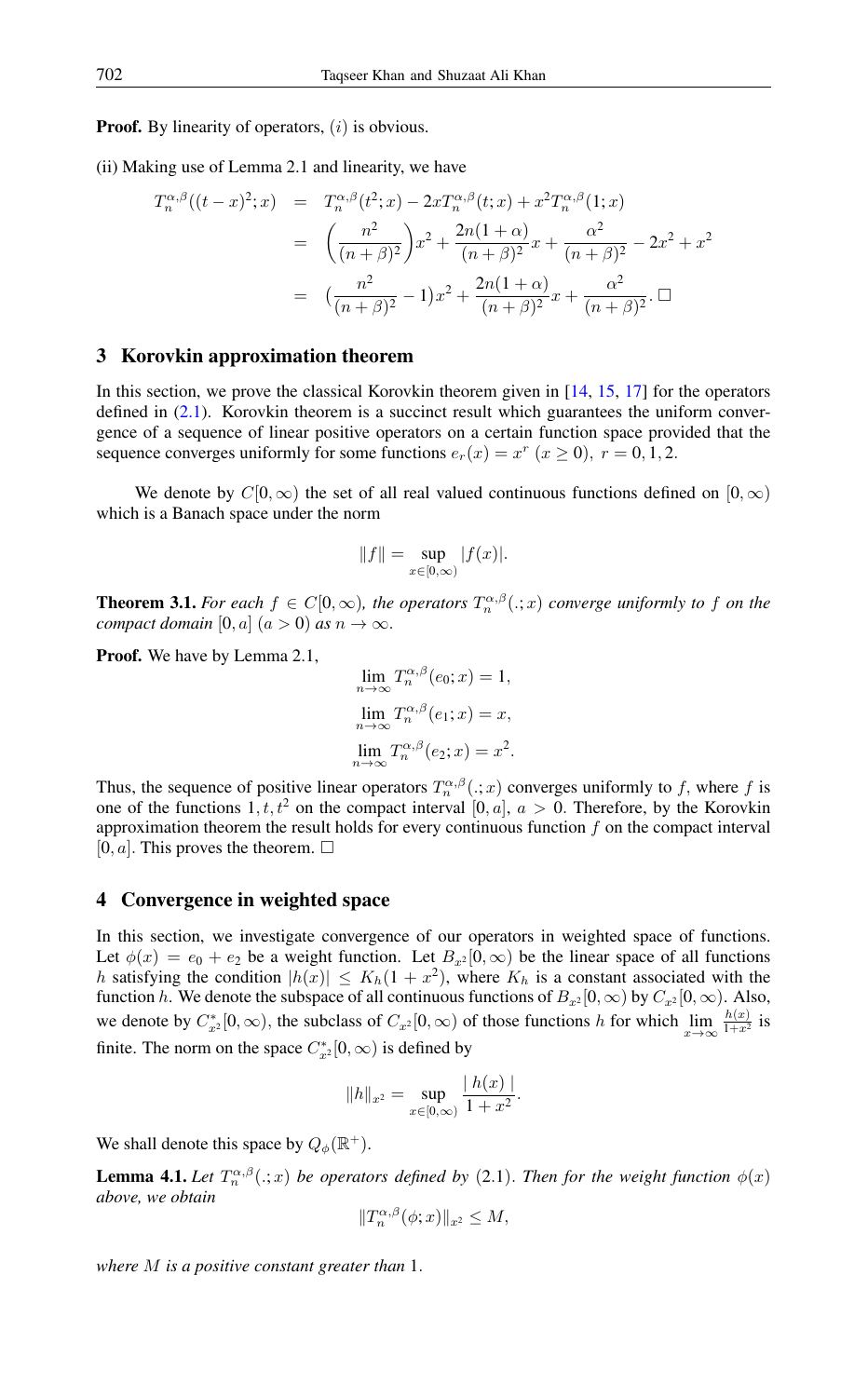#### Proof. Using linearity and Lemma 2.1, we obtain

$$
T_n^{\alpha,\beta}(\phi;x) = T_n^{\alpha,\beta}(e_0 + e_2; x)
$$
  
=  $T_n^{\alpha,\beta}(e_0; x) + T_n^{\alpha,\beta}(e_2; x)$   
=  $1 + \frac{n^2}{(n+\beta)^2}x^2 + \frac{2n(1+\alpha)}{(n+\beta)^2}x + \frac{\alpha^2}{(n+\beta)^2}.$ 

Then

 $||T_n^{\alpha,\beta}(\phi;x)||_{x^2}$ 

$$
= \sup_{x\geq 0} \left\{ \frac{1}{1+x^2} + \frac{n^2}{(n+\beta)^2} \frac{x^2}{1+x^2} + \frac{2n(1+\alpha)}{(n+\beta)^2} \frac{x}{1+x^2} + \frac{\alpha^2}{(n+\beta)^2} \frac{1}{1+x^2} \right\}
$$
  
< 1 +  $\frac{n^2}{(n+\beta)^2} + \frac{2n(1+\alpha)}{(n+\beta)^2} + \frac{\alpha^2}{(n+\beta)^2}.$ 

Noting that  $\lim_{n \to \infty} \frac{n^2}{(n+n)}$  $\frac{n^2}{(n+\beta)^2} = 1, \lim_{n \to \infty} \frac{2n(1+\alpha)}{(n+\beta)^2}$  $\frac{\sin(1+\alpha)}{(n+\beta)^2} = 0 = \lim_{n\to\infty} \frac{\alpha^2}{(n+\beta)^2}$  $\frac{\alpha^2}{(n+\beta)^2}$ , we find that there exists a constant  $M > 1$  such that

$$
||T_n^{\alpha,\beta}(\phi;x)||_{x^2} \le M,
$$

which proves the lemma.  $\Box$ 

**Remark:** By the above lemma it is observed that the operators  $T_n^{\alpha,\beta}(.;x)$  act from the space  $C_{x^2[0,\infty)}$  to the space  $B_{x^2[0,\infty)}$ .

**Theorem 4.2.** Let  $T_n^{\alpha,\beta}(.;x)$  be operators defined by (2.1) and  $\phi(x) = 1 + x^2$  be the weight *function. Then for each*  $f \in C_{x^2}^*[0, \infty)$ *, we have* 

$$
\lim_{n \to \infty} ||T_n^{\alpha,\beta}(f;x) - f(x)||_{x^2} = 0.
$$

**Proof.** In view of Korovkin theorem (see [\[4\]](#page-7-17)), it is sufficient to show that

$$
\lim_{n \to \infty} ||T_n^{\alpha,\beta}(t^j;x) - x^j||_{x^2} = 0, \quad j = 0, 1, 2.
$$

By Lemma 2.1 (i), obviously, we find

$$
\lim_{n \to \infty} ||T_n^{\alpha,\beta}(1;x) - 1||_{x^2} = 0.
$$

By Lemma 2.1 (ii), we get

$$
\lim_{n \to \infty} ||T_n^{\alpha,\beta}(e_1; x) - e_1||_{x^2} = \sup_{x \ge 0} \left| \frac{x}{1 + x^2} - \frac{x}{1 + x^2} \right| = 0.
$$

In view of Lemma 2.1 (iii), one infers that

$$
\begin{split} \|T_n^{\alpha,\beta}(e_2;x) - e_2\|_{x^2} \\ &= \sup_{x \ge 0} \left| \left( \frac{n^2}{(n+\beta)^2} - 1 \right) \frac{x^2}{1+x^2} + \frac{2n(1+\alpha)}{(n+\beta)^2} \frac{x}{1+x^2} + \frac{\alpha^2}{(n+\beta)^2} \frac{1}{1+x^2} \right| \\ &\le \left( \frac{n^2}{(n+\beta)^2} - 1 \right) + \frac{2n(1+\alpha)}{(n+\beta)^2} + \frac{\alpha^2}{(n+\beta)^2} \to 0 \text{ as } n \to \infty. \end{split}
$$

Hence, we obtain

$$
\lim_{n \to \infty} ||T_n^{\alpha,\beta}(e_2; x) - e_2||_{x^2} = 0
$$

and this completes the proof.  $\Box$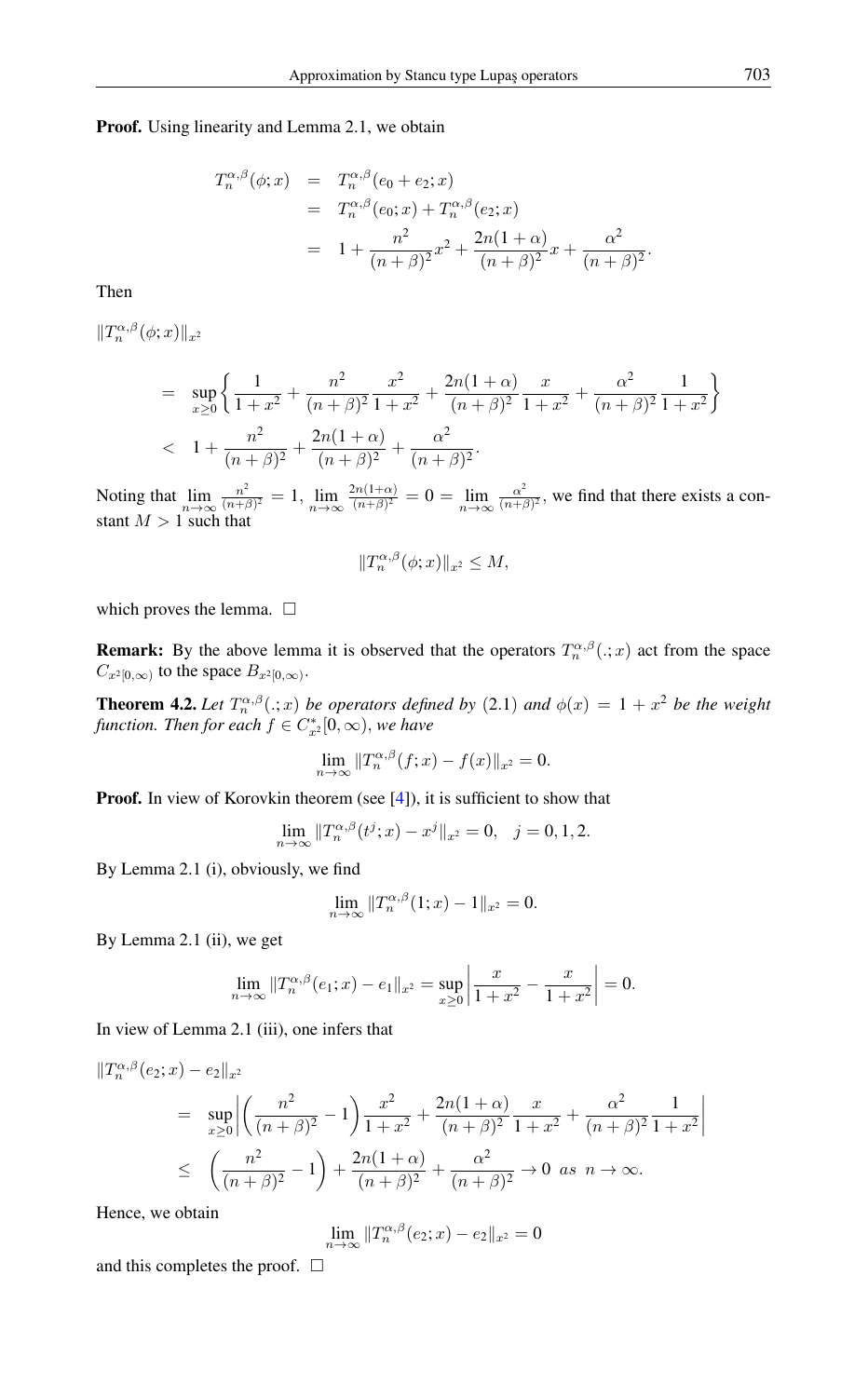### 5 Rate of convergence

Here, we compute the rate of convergence in terms of moduli of continuity defined in [\[8\]](#page-7-18). Let  $f \in C[a, b]$  and  $\delta > 0$ . The first and the second moduli of continuity of f are given by

$$
\omega_1(f; \delta) = \sup\{|f(x+h) - f(x)|, 0 \le h \le \delta, x, y \in [a, b]\},\
$$

$$
\omega_2(f; \delta) = \sup\{|f(x+h) + f(x-h) - 2f(x)|, \ 0 \le h \le \delta, x+h, x, x-h \in [a, b]\}
$$

respectively. It is well known that  $\lim_{\delta \to 0^+} \omega_1(f; \delta) = 0$  for any  $\delta > 0$  and

$$
|f(y) - f(x)| \le \omega_1(f; \delta) \left(\frac{|y - x|}{\delta} + 1\right). \tag{5.1}
$$

**Theorem 5.1.** Let  $f \in C[0, a](a > 0)$  and  $T_n^{\alpha, \beta}(.; x)$  be the operators given in (2.1). Then *following holds*

$$
\left|T_n^{\alpha,\beta}(f;x) - f(x)\right| \le (1+a^2)\omega_1\left(f; \frac{1}{\sqrt{(n+\beta)}}\right). \tag{5.2}
$$

*If* f *is continuously differentiable on* [0, a] *then*

$$
\left|T_n^{\alpha,\beta}(f;x) - f(x)\right| \le \frac{(1+a)^2}{\sqrt{(n+\beta)}} \omega_1\left(f';\frac{1}{\sqrt{(n+\beta)}}\right). \tag{5.3}
$$

**Proof.** Using Inequality (5.1) together with the Cauchy-Schwarz inequality, one can obtain

$$
\begin{array}{rcl} \left|T_n^{\alpha,\beta}(f;x)-f(x)\right| & \leq & \left(1+\delta\,T_n^{\alpha,\beta}(|t-x|;x)\right)\omega_1(f;\delta) \\ \\ & \leq & 1+\delta\Big(T_n^{\alpha,\beta}((t-x)^2;x)\Big)^{\frac{1}{2}}\omega_1(f;\delta). \end{array}
$$

Let us choose  $\delta = \frac{1}{\sqrt{2}}$  $\frac{1}{(n+\beta)}$ . Then in view of Lemma 2.2 (ii), (5.2) is obtained.

Next, suppose f has a continuous derivative on  $[0, a]$ . Then by the Mean Value Theorem, we can write

$$
f(x) - f(y) = (x - y)f'(x) + (x - y)(f'(t) - f'(x)),
$$

where t is a point such that  $x < t < y$ . Writing (5.1) for f' and using the same argument as exercised in the previous proof, one can write

$$
\begin{array}{lcl} \left|T_n^{\alpha,\beta}(f;x)-f(x)\right| & \leq & \left\{T_n^{\alpha,\beta}(|t-x|;x)+\frac{1}{\delta}\,T_n^{\alpha,\beta}(|t-x|^2;x)\right\}\,\omega_1(f';\delta) \\ \\ & \leq & \left(T_n^{\alpha,\beta}((t-x)^2;x)\right)^{\frac{1}{2}}\left(1+\frac{1}{\delta}\left(T_n^{\alpha,\beta}((t-x)^2;x)\right)^{\frac{1}{2}}\right)\,\omega_1(f';\delta). \end{array}
$$

Noting that  $x \in [0, a]$  and  $\delta = \frac{1}{\sqrt{a}}$  $\frac{1}{(n+\beta)}$ , we conclude that Lemma 2.1 implies (5.3).  $\Box$ In the sequel, we obtain an estimate involving the second order modulus of smoothness.

**Theorem 5.2.** Let  $T_n^{\alpha,\beta}(.;x)$  be the operators defined by (2.1) and  $f \in C[0, a](a > 0)$ . Then the *following holds*

$$
\left|T_n^{\alpha,\beta}(f;x) - f(x)\right| \le \left(3 + 2a \max\left\{1, \frac{a}{n+\beta}\right\}\right) \omega_2\left(f; \frac{1}{\sqrt{(n+\beta)}}\right).
$$

**Proof.** This is easily obtained by using Lemma 2.1 and a theorem due to O. Agratini ([\[3\]](#page-7-2), Theorem 3, page 44).  $\Box$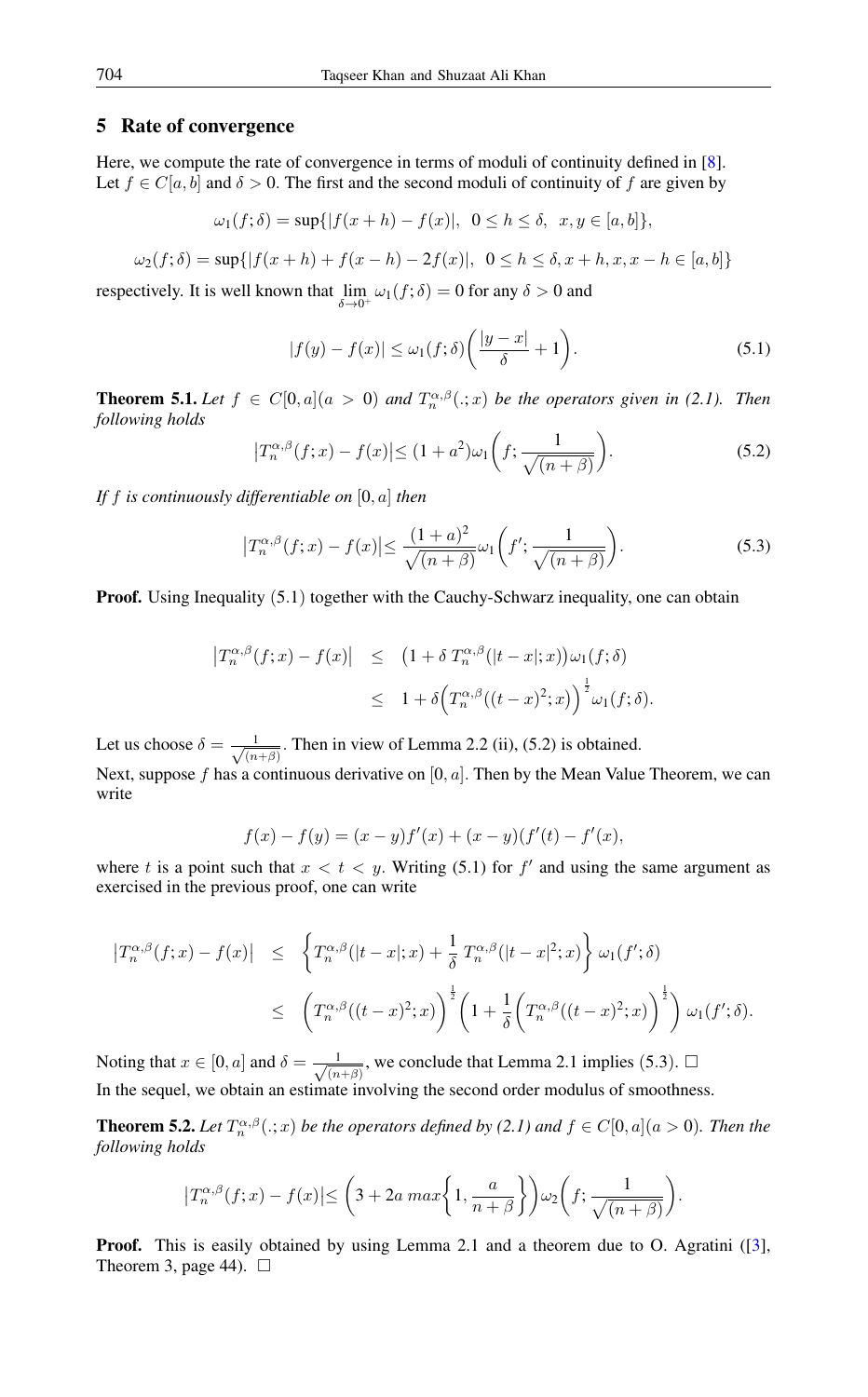#### 6 Voronovskaja type theorems

In this section, we obtain couple of asymptotic formulas for our operators based on ([\[19\]](#page-7-19), Theorem 1, p. 2423).

**Theorem 6.1.** *Let*  $T_n^{\alpha,\beta}(.;x)$  *be the operators in* (2.1) and  $g \in C[a,b], x \in [a,b]$ . *Suppose that there exists a sequence*  $\{\mu_n\}_{n\in\mathbb{N}}$  *such that*  $\mu_i \in (0,\infty)$  *for each*  $1 \leq i < \infty$  *with*  $\lim_{n\to\infty} \mu_n = \infty$ and there exists a  $1 < p < \infty$  such that the sequence  $\left\{\mu_n^p T_n^{\alpha,\beta}(|.-x|^p;x)\right\}$ n∈N *is bounded. Then for any continuous function*  $f : [a, b] \to \mathbb{R}$  which is differentiable at  $x \in [a, b]$ , we have

$$
\lim_{n \to \infty} \mu_n \Big[ T_n^{\alpha,\beta}(f;x) - f(x) T_n^{\alpha,\beta}(1;x) - f'(x) T_n^{\alpha,\beta}((\alpha, -x);x) \Big] = 0. \tag{6.1}
$$

*Further, if*

$$
\lim_{n \to \infty} \mu_n \Big[ T_n^{\alpha,\beta}(1;x) - 1 \Big] = P(x), \lim_{n \to \infty} \mu_n T_n^{\alpha,\beta}((1-x);x) = Q(x), \tag{6.2}
$$

*then*

$$
\lim_{n \to \infty} \mu_n \Big[ T_n^{\alpha,\beta}(f;x) - f(x) \Big] = P(x)f(x) + Q(x)f'(x).
$$

**Proof.** We follow the technique given in ([\[6\]](#page-7-20), Theorem 6.3.6, p. 117). By differentiability of  $f$ , we have

$$
f'(x) = \lim_{t \to x} \frac{f(t) - f(x)}{t - x}.
$$

We define the function  $g : [a, b] \to \mathbb{R}$  by

$$
g(t) = \begin{cases} \frac{f(t) - f(x) - f'(x)(t - x)}{t - x}, & t \neq x, \\ 0, & t = x. \end{cases}
$$

Then g is continuous on [a, b] and  $f(t) - f(x) - f'(x)(t-x) = (t-x)g(t), \forall t \in [a, b]$ . In  $C[a, b]$ , one can write

$$
f - f(x) \cdot 1 - f'(x) \cdot (x - x) = (x - x)g.
$$

Operating by  $T_n^{\alpha,\beta}$  on both sides and using linearity we get

$$
T_n^{\alpha,\beta}(f;x) - f(x) T_n^{\alpha,\beta}(1;x) - f'(x) T_n^{\alpha,\beta}((\alpha-x);x) = T_n^{\alpha,\beta}((\alpha-x);x)g(x).
$$

Next, by the hypothesis, there exists a constant  $K_p > 0$  such that  $\mu_n^p T_n^{\alpha,\beta}(|.-x|^p;x) \le K_p, \forall n \in \mathbb{N}$ N. For every  $h \in C[a, b]$ , using Holder's inequality, we write

$$
\begin{array}{rcl} \left|T_n^{\alpha,\beta}((.-x);x)g\right| & \leq & T_n^{\alpha,\beta}((.-x);x)g|) \\ & = & T_n^{\alpha,\beta}\big((.-x);x\big)|g|\big) \\ & \leq & \left[T_n^{\alpha,\beta}\big((.-x)|^p;x\big)\right]^{\frac{1}{p}}\left[T_n^{\alpha,\beta}\big(|g|^q;x\big)\right]^{\frac{1}{q}} \\ & \leq & \frac{K_p^{\frac{1}{p}}}{\mu_n}\left[T_n^{\alpha,\beta}\big(|g|^q;x\big)\right]^{\frac{1}{q}} \end{array}
$$

and then we obtain

$$
\left|\mu_n\big[T_n^{\alpha,\beta}(f;x)-f(x)\ T_n^{\alpha,\beta}(1;x)-f'(x)\ T_n^{\alpha,\beta}((.-x);x)\big]\right| \leq K_p^{\frac{1}{p}}\big[T_n^{\alpha,\beta}(|g|^q;x)\big]^{\frac{1}{q}}.
$$

By Korovkin theorem we know that  $T_n^{\alpha,\beta}(.;x)$  converges uniformly on  $C[a,b]$ , so that for  $g \in$  $C[a, b]$ , we have

$$
\lim_{n \to \infty} T_n^{\alpha,\beta} (|g|^q; x) = |g(x)|^q = 0.
$$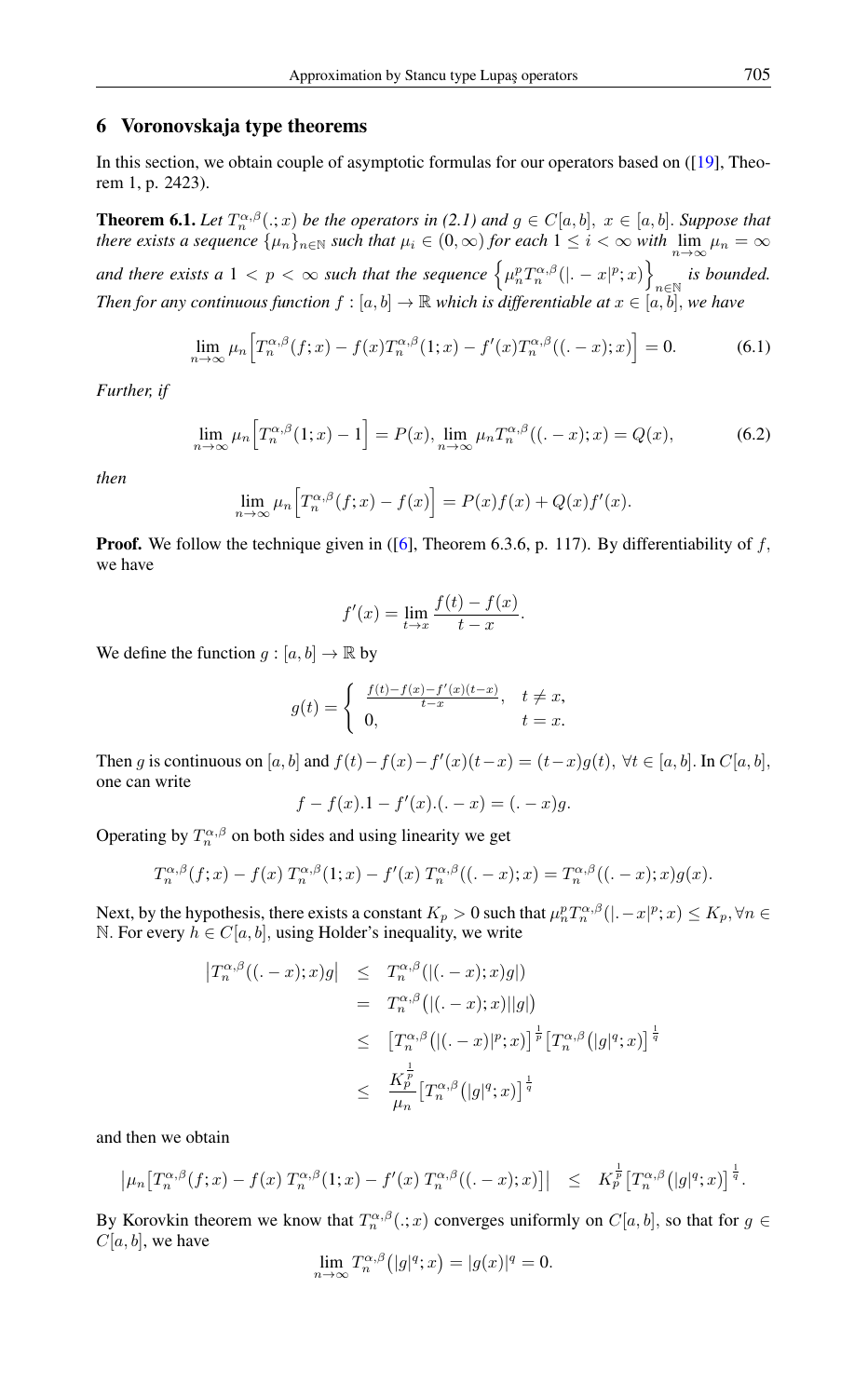#### Employing the Squeeze theorem, (6.1) is obtained. Next, we write

$$
\mu_n[T_n^{\alpha,\beta}(f;x) - f(x)] = \mu_n[T_n^{\alpha,\beta}(f;x) - f(x) T_n^{\alpha,\beta}(1;x) - f'(x) T_n^{\alpha,\beta}((-x);x)] + f(x) \mu_n[T_n^{\alpha,\beta}(1;x) - 1] + f'(x) \mu_n T_n^{\alpha,\beta}((-x);x).
$$

Then

$$
\lim_{n \to \infty} \mu_n [T_n^{\alpha,\beta}(f;x) - f(x)]
$$
\n
$$
= \lim_{n \to \infty} \mu_n [T_n^{\alpha,\beta}(f;x) - f(x) T_n^{\alpha,\beta}(1;x) - f'(x) T_n^{\alpha,\beta}((-x);x)]
$$
\n
$$
+ \lim_{n \to \infty} f(x) \mu_n [T_n^{\alpha,\beta}(1;x) - 1] + f'(x) \mu_n T_n^{\alpha,\beta}((-x);x)
$$
\n
$$
= \lim_{n \to \infty} f(x) \mu_n [T_n^{\alpha,\beta}(1;x) - 1] + f'(x) \mu_n T_n^{\alpha,\beta}((-x);x)
$$
\n
$$
= P(x) f(x) + Q(x)f'(x)
$$

and this completes the proof.  $\Box$ 

**Theorem 6.2.** Let  $T_n^{\alpha,\beta}(.;x)$  be the operators in (2.1) and  $g \in C[0,\infty)$  and  $x \in [0,\infty)$  be a *point at which g' is continuously differentiable. Further, assume that*  $g(t) = O(t^2)$  *as*  $t \to \infty$ *. Then the following holds*

$$
\lim_{n \to \infty} n(T_n^{\alpha,\beta}(g;x) - g(x)) = \frac{\Psi(x)^2}{2}g''(x)
$$

*where*  $\Psi(x) = \left(\frac{n^2}{(n+1)}\right)$  $\frac{n^2}{(n+\beta)^2} - 1)x^2 + \frac{2n(1+\alpha)}{(n+\beta)^2}$  $\frac{2n(1+\alpha)}{(n+\beta)^2}x+\frac{\alpha^2}{(n+\beta)^2}$  $\frac{\alpha^2}{(n+\beta)^2}$ .

Proof. We write Taylor's expansion

$$
g(k/n) - g(x) = (k/n - x)g'(x) + (k/n - x)^2 \left(\frac{1}{2} g''(x) + \epsilon(k/n - x)\right),\tag{6.3}
$$

where  $\epsilon$  is bounded and  $\lim_{t\to 0} \epsilon(t) = 0$ . Operating by  $T_n^{\alpha,\beta}$  on both sides of (6.3), one obtains

$$
T_n^{\alpha,\beta}(g;x) - g(x) = T_n^{\alpha,\beta}((t-x);x)g'(x) + \frac{1}{2}T_n^{\alpha,\beta}((t-x)^2;x)g''(x) + T_n^{\alpha,\beta}(\ell_x;x), \quad (6.4)
$$

where  $\ell_x(t) = (t-x)^2 \epsilon(t-x)$ . It is clear that  $T_n^{\alpha,\beta}((t-x);x) = 0$ . By Cauchy-Schwarz inequality and Lemma 2.2 (ii), we get

$$
\begin{split} [T_n^{\alpha,\beta}(\ell_x;x)] &\leq [T_n^{\alpha,\beta}((t-x)^2;x)][T_n^{\alpha,\beta}(\epsilon^2(t-x)^2;x)] \\ &\leq \|\epsilon^2\|_{\infty} [T_n^{\alpha,\beta}((t-x)^2;x)]^2 \\ &= \|\epsilon^2\|_{\infty} \bigg[ \bigg( \frac{n^2}{(n+\beta)^2} - 1 \bigg) x^2 + \frac{2n(1+\alpha)}{(n+\beta)^2} x + \frac{\alpha^2}{(n+\beta)^2} \bigg]^2. \end{split}
$$

Then it is easily seen that  $\lim_{n\to\infty} n(T_n^{\alpha,\beta}(\ell_x; x)) = 0$  and, therefore, on using Lemma 2.2 (ii), by (6.4), we arrive at the desired result.

#### 7 Conclusion

In this paper Stancu variant of Lupaş operators has been constructed and its approximating properties have been investigated. The rate of convergence is studied and Voronovskaja type theorems are established. These operators exhibit interesting and more flexible character with regard to approximation of functions.